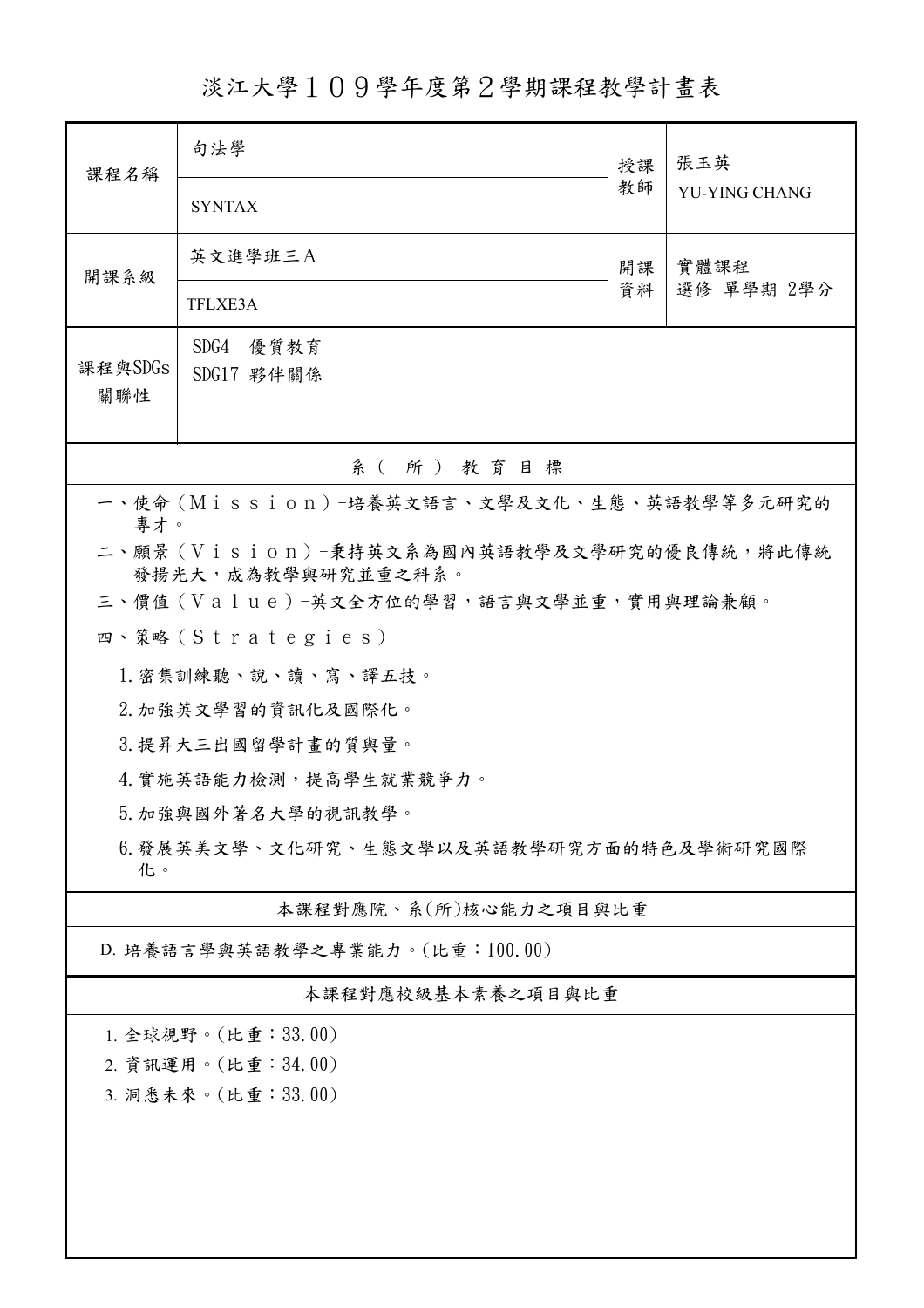|              | 本課程旨在介紹生成語法,特別著重於培養學生的分析能力。 學生將閱讀相關                                                                                                    |                                                                                                                                                                                                                                                                                                               |                                            |                                                                                                                                                                                                        |                                     |  |  |  |  |
|--------------|----------------------------------------------------------------------------------------------------------------------------------------|---------------------------------------------------------------------------------------------------------------------------------------------------------------------------------------------------------------------------------------------------------------------------------------------------------------|--------------------------------------------|--------------------------------------------------------------------------------------------------------------------------------------------------------------------------------------------------------|-------------------------------------|--|--|--|--|
|              | 課程簡介                                                                                                                                   | 資料並以分析方式解決句法學上的問題,以具備發展語言論證與文法能力。                                                                                                                                                                                                                                                                             |                                            |                                                                                                                                                                                                        |                                     |  |  |  |  |
|              |                                                                                                                                        | This class is designed to introduce generative grammar with special<br>emphasis on building up students' analytic ability. Students will be asked to<br>read assigned materials analytically and solve syntactical problems in order<br>to be equipped with the ability to develop linguistic argumentations. |                                            |                                                                                                                                                                                                        |                                     |  |  |  |  |
|              | 本課程教學目標與認知、情意、技能目標之對應                                                                                                                  |                                                                                                                                                                                                                                                                                                               |                                            |                                                                                                                                                                                                        |                                     |  |  |  |  |
|              | 將課程教學目標分別對應「認知(Cognitive)」、「情意(Affective)」與「技能(Psychomotor)」<br>的各目標類型。                                                                |                                                                                                                                                                                                                                                                                                               |                                            |                                                                                                                                                                                                        |                                     |  |  |  |  |
|              | 一、認知(Cognitive):著重在該科目的事實、概念、程序、後設認知等各類知識之學習。<br>二、情意(Affective):著重在該科目的興趣、倫理、態度、信念、價值觀等之學習。<br>三、技能(Psychomotor):著重在該科目的肢體動作或技術操作之學習。 |                                                                                                                                                                                                                                                                                                               |                                            |                                                                                                                                                                                                        |                                     |  |  |  |  |
| 序<br>號       |                                                                                                                                        | 教學目標(中文)                                                                                                                                                                                                                                                                                                      |                                            | 教學目標(英文)                                                                                                                                                                                               |                                     |  |  |  |  |
|              | 換,移動等主題。                                                                                                                               | 學生將學習語法理論,詞彙,句子<br>和片語結構, 論旨理論 (theta<br>theory), 格位理論, 轉換:轉                                                                                                                                                                                                                                                  |                                            | Students will learn the topics including the theory<br>of grammar, the lexicon, sentence and phrase<br>structures, theta theory, case theory, transformations:<br>replacement, movement, and the like. |                                     |  |  |  |  |
|              | 教學目標之目標類型、核心能力、基本素養教學方法與評量方式                                                                                                           |                                                                                                                                                                                                                                                                                                               |                                            |                                                                                                                                                                                                        |                                     |  |  |  |  |
| 序號           |                                                                                                                                        | <sub>目標類型</sub>  院、系(所)                                                                                                                                                                                                                                                                                       | 校級<br>核心能力 基本素養                            | 教學方法                                                                                                                                                                                                   | 評量方式                                |  |  |  |  |
| $\mathbf{1}$ | 認知                                                                                                                                     | D                                                                                                                                                                                                                                                                                                             | 123                                        | 講述、討論、實作                                                                                                                                                                                               | 測驗、作業、討論(含<br>課堂、線上)、報告(含<br>口頭、書面) |  |  |  |  |
|              | 授課進度表                                                                                                                                  |                                                                                                                                                                                                                                                                                                               |                                            |                                                                                                                                                                                                        |                                     |  |  |  |  |
| 週次           | 日期起訖                                                                                                                                   |                                                                                                                                                                                                                                                                                                               | 內 容 (Subject/Topics)<br>備註                 |                                                                                                                                                                                                        |                                     |  |  |  |  |
|              | $110/02/22$ ~<br>110/02/28                                                                                                             |                                                                                                                                                                                                                                                                                                               | Topic 0: Introduction to Syntax            |                                                                                                                                                                                                        |                                     |  |  |  |  |
| 2            | $110/03/01$ ~<br>110/03/07                                                                                                             |                                                                                                                                                                                                                                                                                                               | Topic 0: Introduction to Syntax            |                                                                                                                                                                                                        |                                     |  |  |  |  |
| 3            | $110/03/08$ ~<br>110/03/14                                                                                                             |                                                                                                                                                                                                                                                                                                               | Topic 1: Definition and Examples of Syntax |                                                                                                                                                                                                        |                                     |  |  |  |  |
| 4            | $110/03/15$ ~<br>110/03/21                                                                                                             |                                                                                                                                                                                                                                                                                                               | Topic 1: Definition and Examples of Syntax |                                                                                                                                                                                                        |                                     |  |  |  |  |
| 5            | $110/03/22$ ~<br>110/03/28                                                                                                             |                                                                                                                                                                                                                                                                                                               | Topic 2: Categories and Features           |                                                                                                                                                                                                        |                                     |  |  |  |  |
| 6            | $110/03/29$ ~<br>110/04/04                                                                                                             |                                                                                                                                                                                                                                                                                                               | Topic 2: Categories and Features           |                                                                                                                                                                                                        |                                     |  |  |  |  |
|              |                                                                                                                                        |                                                                                                                                                                                                                                                                                                               |                                            |                                                                                                                                                                                                        |                                     |  |  |  |  |